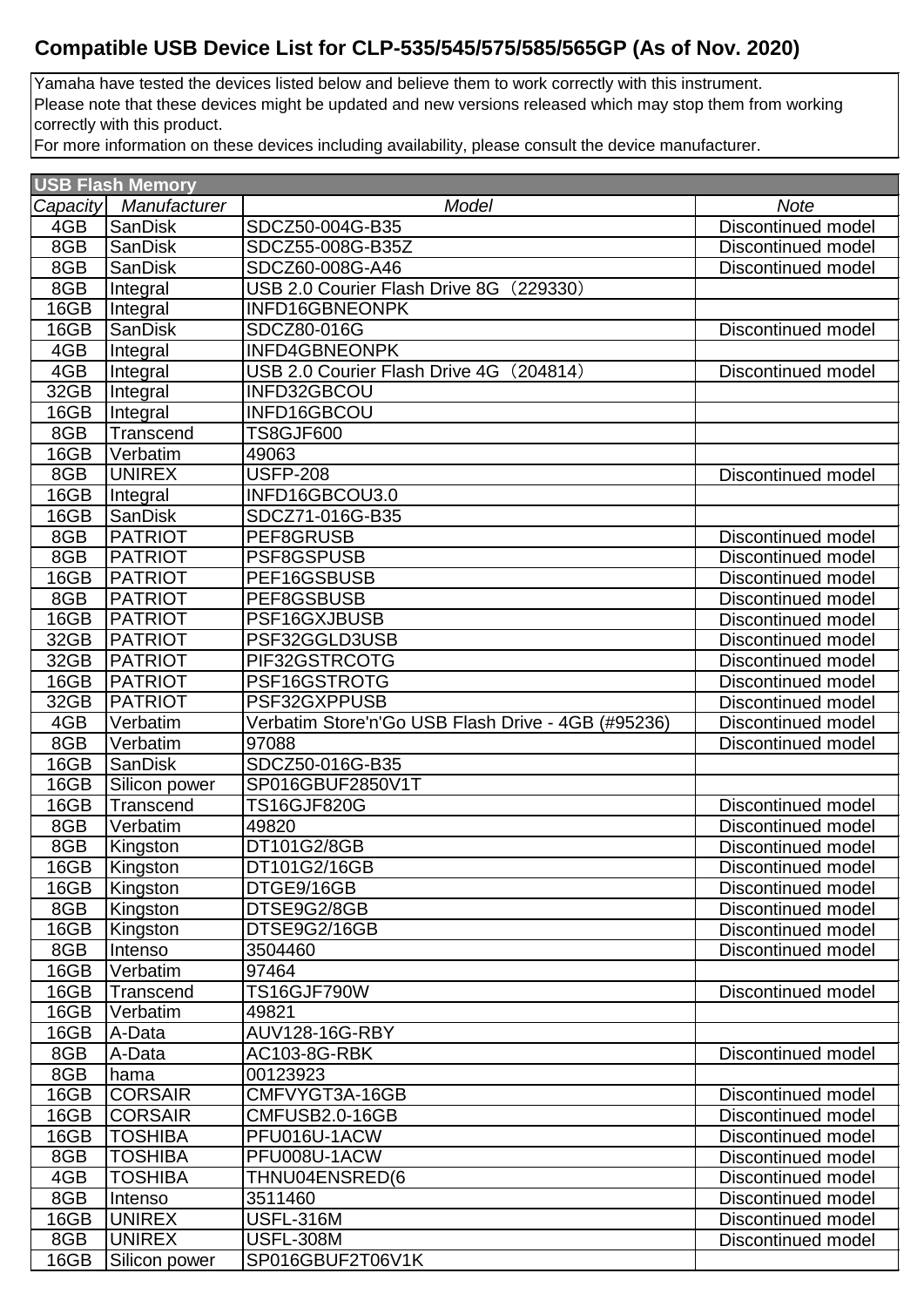| 16GB | Verbatim             | 44050                | Discontinued model        |
|------|----------------------|----------------------|---------------------------|
| 16GB | <b>PNY</b>           | P-FDU16GWOV-GE       | Discontinued model        |
| 16GB | <b>PNY</b>           | P-FDI16GOTGSWB-GE    | <b>Discontinued model</b> |
| 32GB | <b>PNY</b>           | P-FD32GCOM-GE        | <b>Discontinued model</b> |
| 32GB | <b>PNY</b>           | P-FDI32GOTGSWB-GE    | <b>Discontinued model</b> |
| 32GB | <b>SanDisk</b>       | SDCZ60-032G-A46      |                           |
| 32GB | <b>HP</b>            | P-FD32GHP150-GE      | Discontinued model        |
| 32GB | <b>DURACELL</b>      | DU-ZP-32G-CA-N3-R    | <b>Discontinued model</b> |
| 16GB | <b>EMTEC</b>         | ECMMD16GB102         | Discontinued model        |
| 16GB | <b>SanDisk</b>       | SDDD2-016G-G46       | Discontinued model        |
|      | <b>LEXAR</b>         | LJDTT4GB             | <b>Discontinued model</b> |
|      | LEXAR                | LJDS50-4GB           | Discontinued model        |
|      |                      | SDCZ55-004G-B35Z     | <b>Discontinued model</b> |
|      | <b>SanDisk</b>       |                      |                           |
|      | <b>SanDisk</b>       | SDCZ55-008G          | <b>Discontinued model</b> |
|      | <b>SanDisk</b>       | SDCZ55-016G-A46R     | <b>Discontinued model</b> |
|      | <b>SanDisk</b>       | SDCZ53-008G-A46      | Discontinued model        |
|      | <b>SanDisk</b>       | SDCZ55-016G-B35S     | Discontinued model        |
|      | <b>SanDisk</b>       | <b>SDDD-016G</b>     | <b>Discontinued model</b> |
|      | Extrememory          | EXMEUFD38GDBT        | <b>Discontinued model</b> |
|      | byteStor             | BYTEFD4GBMAXIBL      | Discontinued model        |
|      | <b>Kingston</b>      | DTIG3/16GBZ          | <b>Discontinued model</b> |
|      | Kingston             | DTIG3/8GB            | <b>Discontinued model</b> |
|      | <b>PNY</b>           | P-FDU8GBSLK/PRP-EFS2 | Discontinued model        |
|      | <b>PATRIOT</b>       | PSF4GXPPUSB          | Discontinued model        |
|      | <b>CENTON</b>        | DSP8GB-008WIP.CN     | Discontinued model        |
|      | Hama                 | 00108030             | <b>Discontinued model</b> |
|      | Hama                 | 114781               | <b>Discontinued model</b> |
|      | Hama                 | 114782               | Discontinued model        |
|      | TakeMS               | 88399                | Discontinued model        |
|      | <b>EMTEC</b>         | EKMMD8GC400          | <b>Discontinued model</b> |
|      | <b>EMTEC</b>         | EKMMD16GC400         | Discontinued model        |
| 16GB | Kingston             | DTDUO3C/16GB         | Discontinued model        |
| 32GB | <b>CENTON</b>        | S1-U3P6-32G          |                           |
| 32GB | <b>EMTEC</b>         | ECMMD32GT103         |                           |
| 16GB | <b>Silicon Power</b> | SP016GBUF3J08V1K     |                           |
| 8GB  | <b>Silicon Power</b> | SP008GBUF2825V1C     | Discontinued model        |
| 16GB | <b>PNY</b>           | FDI16GOTGOU3G-EF     | <b>Discontinued model</b> |
| 32GB | <b>EMTEC</b>         | ECMMD32GB103         | <b>Discontinued model</b> |
| 16GB | <b>Silicon Power</b> | SP016GBUF3B50V1K     |                           |
| 32GB | <b>SAMSUNG</b>       | MUF-32BB/AM          | Discontinued model        |
| 16GB | <b>Silicon Power</b> | SP016GBUF3X31V1K     |                           |
| 32GB | <b>CORSAIR</b>       | CMFMINI3-32GB        | <b>Discontinued model</b> |
| 32GB | Kingston             | DTSE9H/32GB          |                           |
| 16GB | <b>SanDisk</b>       | SDCZ43-016G-G46      | Discontinued model        |
| 32GB | <b>SanDisk</b>       | SDCZ48-032G-A46      |                           |
| 16GB | <b>SanDisk</b>       | SDCZ73-016G-G46      |                           |
| 16GB | Transcend            | <b>TS16GJF880S</b>   | Discontinued model        |
| 32GB | Verbatim             | 49173                |                           |
|      |                      | DTMCK/16GB           |                           |
| 16GB | Kingston             |                      | <b>Discontinued model</b> |
| 16GB | Transcend            | <b>TS16GJF890S</b>   | <b>Discontinued model</b> |
| 16GB | Transcend            | <b>TS16GJF710S</b>   | <b>Discontinued model</b> |
| 32GB | Verbatim             | 99105                |                           |
| 32GB | <b>CORSAIR</b>       | CMFSL3B-32GB         | Discontinued model        |
| 32GB | <b>CORSAIR</b>       | CMFVG-32GB-NA        | <b>Discontinued model</b> |
| 32GB | <b>SAMSUNG</b>       | MUF-32BA             | <b>Discontinued model</b> |
| 16GB | <b>SONY</b>          | USM16CA1             | <b>Discontinued model</b> |
| 32GB | <b>SONY</b>          | USM32CA1             | <b>Discontinued model</b> |
| 16GB | Kingston             | DTSE9H/16GB          |                           |
| 32GB | <b>SanDisk</b>       | SDCZ33-032G-A46      |                           |
| 16GB | <b>SanDisk</b>       | SDCZ33-016G-B35      | <b>Discontinued model</b> |
| 32GB | Verbatim             | 99154                |                           |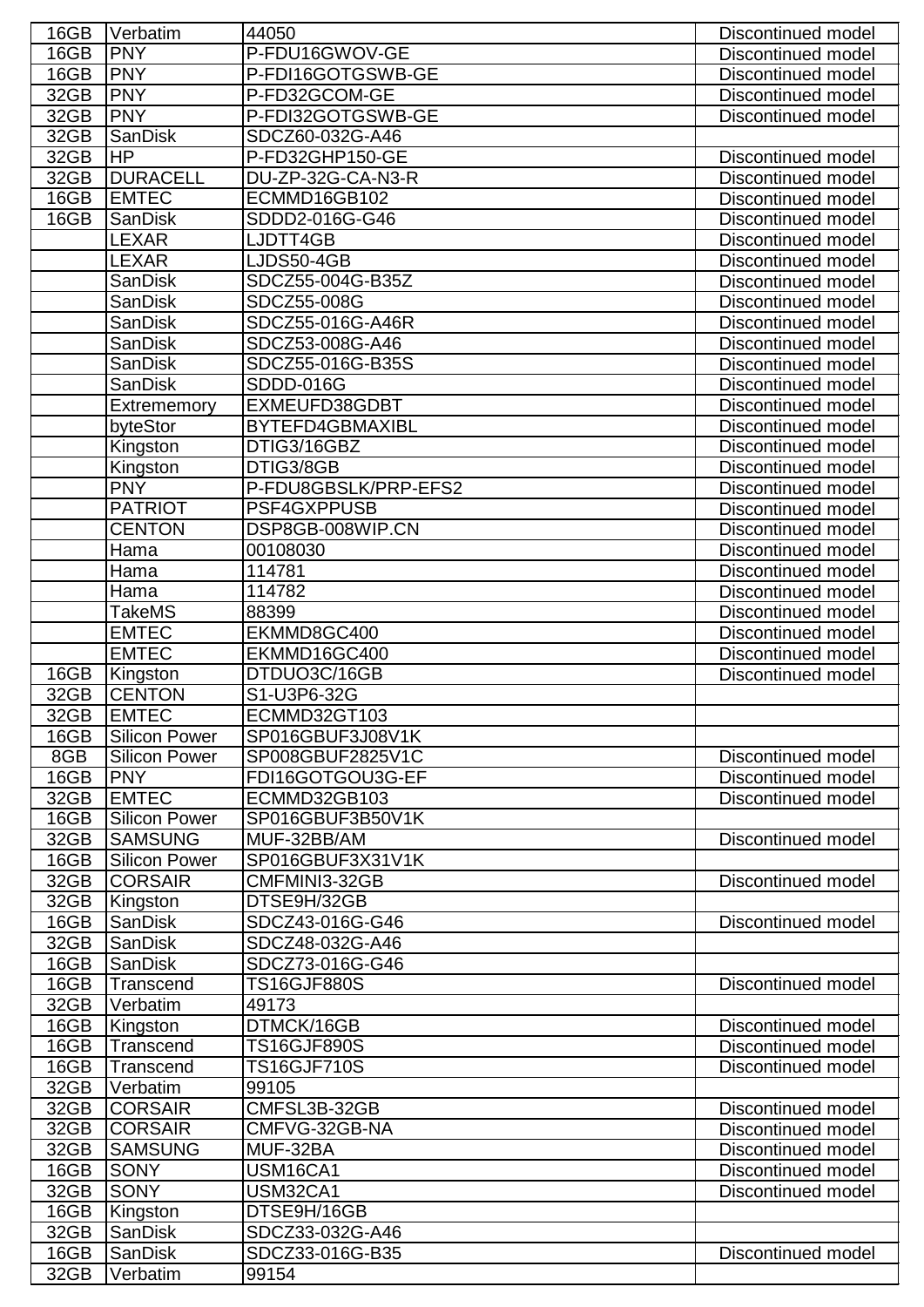| 16GB | Intenso              | 3532470                         |                           |
|------|----------------------|---------------------------------|---------------------------|
| 8GB  | Teamgroup            | TC14538GR01                     |                           |
| 32GB | <b>SAMSUNG</b>       | MUF-32BC/AM                     | <b>Discontinued model</b> |
| 8GB  | Teamgroup            | TC15238GB01                     |                           |
| 16GB | Teamgroup            | TM13116GB01                     | Discontinued model        |
| 16GB | <b>TOSHIBA</b>       | PFU016U-1BLL                    |                           |
| 16GB | <b>TOSHIBA</b>       | THN-U202W0160E4                 |                           |
| 16GB | <b>TOSHIBA</b>       | THN-U401S0160E4                 |                           |
| 16GB | <b>TOSHIBA</b>       | THN-U301W0160E4                 |                           |
| 32GB | <b>PNY</b>           | P-FDU32GOTGCSW31-GE             | Discontinued model        |
| 16GB | <b>SanDisk</b>       | SDDDC2-016G-G46                 |                           |
| 8GB  | Kingston             | <b>DT50/8GB</b>                 | <b>Discontinued model</b> |
| 16GB | <b>Silicon Power</b> | SP016GBUF3B02V1K                |                           |
| 32GB | <b>TOSHIBA</b>       | THN-U202W0320U4                 |                           |
| 16GB | <b>TOSHIBA</b>       | THN-U303W0160U4                 |                           |
| 32GB | <b>MONSTOR</b>       | UFD-0032-105                    | Discontinued model        |
| 16GB | Transcend            | <b>TS16GJF710G</b>              | <b>Discontinued model</b> |
| 16GB | Kingston             | DT50/16GB                       | Discontinued model        |
| 32GB | <b>EMTEC</b>         | ECMMD32GB253                    |                           |
| 16GB | Kingston             | DTDUO3/16GB                     | Discontinued model        |
| 32GB | <b>SanDisk</b>       | SDDDC2-032G-A46                 |                           |
| 4GB  | <b>Transcend</b>     | <b>TS4GJF700</b>                | <b>Discontinued model</b> |
| 16GB | <b>SanDisk</b>       | SDDD3-016G-G46                  |                           |
| 16GB | <b>Silicon Power</b> | SP016GBUF3B05V1K                |                           |
| 8GB  | <b>Silicon Power</b> | SP008GBUF3B02V1K                |                           |
| 8GB  | <b>Silicon Power</b> | SP008GBUF3B31V1U                |                           |
| 16GB | <b>Silicon Power</b> | SP016GBUF3B31V1U                |                           |
| 8GB  | <b>Silicon Power</b> | SP008GBUF3B30V1K                | Discontinued model        |
| 16GB | <b>Silicon Power</b> | SP016GBUC3C31V1K                |                           |
| 16GB | <b>TOSHIBA</b>       | THN-U303W0160U4,THN-U303W0160E4 |                           |
| 16GB | <b>TOSHIBA</b>       | THN-U361K0160M4                 |                           |
| 16GB | SanDisk              | SDCZ43-016G-A46                 | Discontinued model        |
| 16GB | Verbatim             | 99104                           |                           |
| 16GB | <b>Transcend</b>     | <b>TS16GJF810</b>               | <b>Discontinued model</b> |
| 32GB | <b>CORSAIR</b>       | CMFVV3-32GB                     | Discontinued model        |
| 16GB | Gigastone            | GS-UT-5300-16GB-R               | <b>Discontinued model</b> |
| 8GB  | Integral             | INFD8GBNOIR3.0                  |                           |
| 16GB | <b>SanDisk</b>       | SDCZ43-016G-A46                 | <b>Discontinued model</b> |
| 32GB | <b>SanDisk</b>       | SDCZ43-032G-A46                 | <b>Discontinued model</b> |
| 8GB  | Transcend            | TS8GJF340                       | Discontinued model        |
| 16GB | Integral             | INFD16GBEVOBL                   |                           |
| 16GB | Kingston             | DT106/16GB                      | <b>Discontinued model</b> |
| 32GB | Kingston             | DT50/32GB                       | Discontinued model        |
| 32GB | <b>PATRIOT</b>       | PEF32GTRI3USB                   | <b>Discontinued model</b> |
| 16GB | <b>SanDisk</b>       | SDCZ430-016G-G46                |                           |
| 32GB | <b>SanDisk</b>       | SDCZ430-032G-G46                |                           |
| 16GB | Kingston             | DT104/16GB                      | <b>Discontinued model</b> |
| 16GB | <b>Silicon Power</b> | SP016GBUF3J80V1T                |                           |
| 16GB | Integral             | INFD16GBBLK.                    |                           |
| 32GB | Kingston             | DT104/32GB                      | <b>Discontinued model</b> |
| 32GB | <b>PATRIOT</b>       | PSF32GQDI3USB                   | Discontinued model        |
| 32GB | <b>SanDisk</b>       | SDCZ73-032G-G46                 |                           |
| 32GB | <b>Silicon Power</b> | SP032GBUC3C50V1K                |                           |
| 16GB | <b>Silicon Power</b> | SP016GBUF3B21V1K                |                           |
| 32GB | <b>Transcend</b>     | <b>TS32GJF720S</b>              |                           |
| 32GB | Verbatim             | 49317                           |                           |
|      |                      |                                 |                           |

| <b>HUE</b>         |                |             |  |  |
|--------------------|----------------|-------------|--|--|
| Manufacturer       | Model          | <b>Note</b> |  |  |
| <b>IBE!</b><br>KIN | l bi<br>и<br>. |             |  |  |